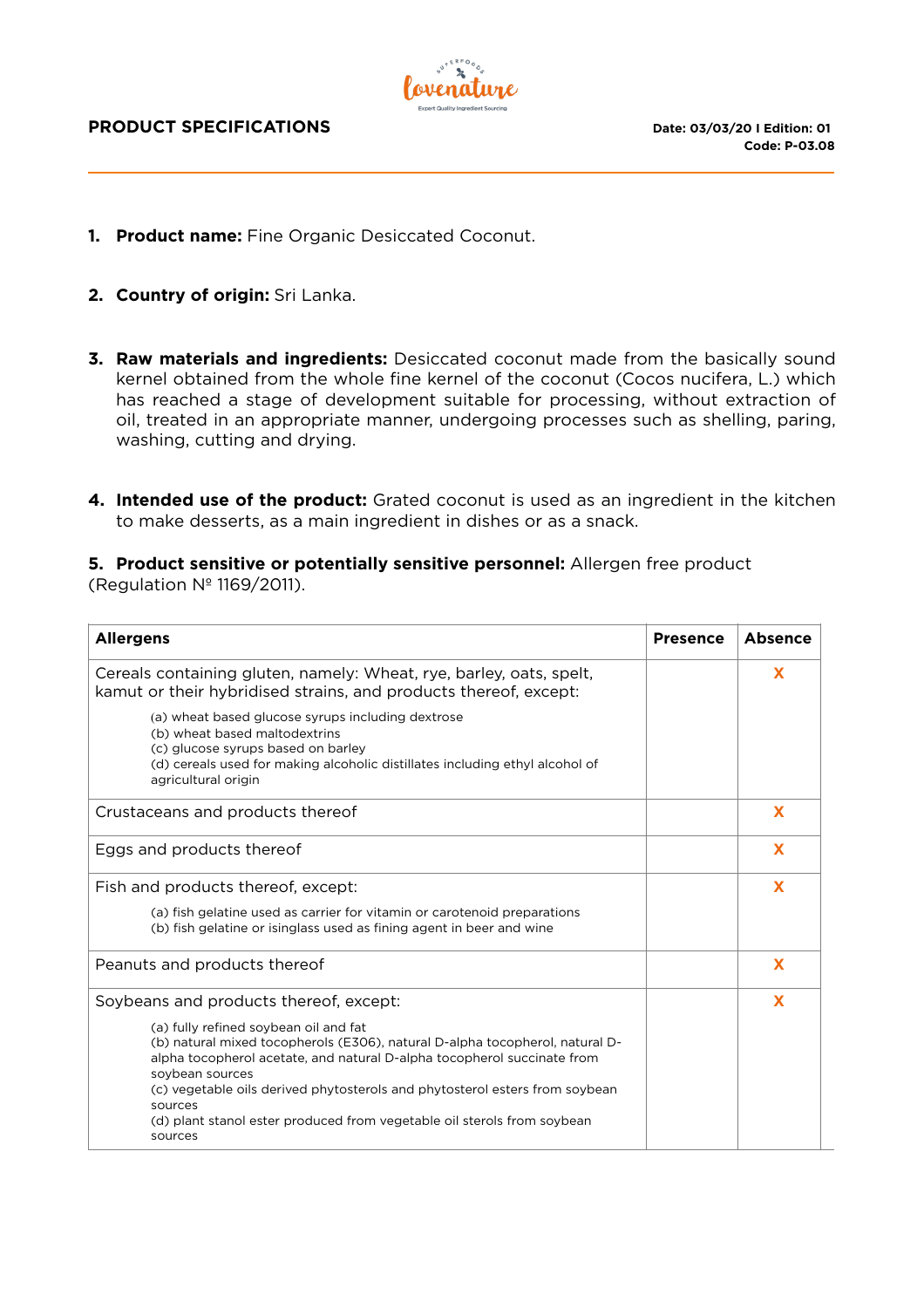

## **PRODUCT SPECIFICATIONS** Date: 03/03/20 I Edition: 01

| Milk and products thereof (including lactose), except:                                                                                                                                                                                                                                                                                                                                                                                                           | X |
|------------------------------------------------------------------------------------------------------------------------------------------------------------------------------------------------------------------------------------------------------------------------------------------------------------------------------------------------------------------------------------------------------------------------------------------------------------------|---|
| (a) whey used for making alcoholic distillates including ethyl alcohol of<br>agricultural origin<br>(b) lactitol                                                                                                                                                                                                                                                                                                                                                 |   |
| Nuts, namely: Almonds (Amygdalus communis), hazelnuts (Corylus<br>avellana), walnuts (Juglans regia), cashews (Anacardium occidentale),<br>pecan nuts (Carya illinoinensis (Wangenh.) K. Koch), Brazil nuts<br>(Bertholletia excelsa), pistachio nuts (Pistacia vera), macadamia or<br>Queensland nuts (Macadamia ternifolia), and products thereof, except<br>for nuts used for making alcoholic distillates including ethyl alcohol of<br>agricultural origin. | X |
| Celery and products thereof                                                                                                                                                                                                                                                                                                                                                                                                                                      | X |
| Mustard and products thereof                                                                                                                                                                                                                                                                                                                                                                                                                                     | X |
| Sesame seeds and products thereof                                                                                                                                                                                                                                                                                                                                                                                                                                | X |
| Sulphur dioxide and sulphites at concentrations of more than 10 mg/<br>kg or 10 mg/litre in terms of the total SO <sub>2</sub> which are to be calculated<br>for products as proposed ready for consumption or as reconstituted<br>according to the instructions of the manufacturers.                                                                                                                                                                           | X |
| Lupin and products thereof                                                                                                                                                                                                                                                                                                                                                                                                                                       | X |
| Molluscs and products thereof                                                                                                                                                                                                                                                                                                                                                                                                                                    | x |
|                                                                                                                                                                                                                                                                                                                                                                                                                                                                  |   |

# **6. Organoleptic characteristics:**

| Flavour    | Characteristic of the product, without<br>presence of unpleasant flavours                                                                                                                              |  |
|------------|--------------------------------------------------------------------------------------------------------------------------------------------------------------------------------------------------------|--|
| Colour     | Between natural white and light creamy<br>white                                                                                                                                                        |  |
| Texture    | Characteristic of the product                                                                                                                                                                          |  |
| Odour      | Characteristic of the product, without<br>presence of unpleasant odours                                                                                                                                |  |
| Appearance | Not less than 90 % by weight shall readily<br>pass through a sieve with holes 2.80 mm<br>square, but of which not more than 20 %<br>by weight shall pass through a sieve with<br>holes 1.40 mm square. |  |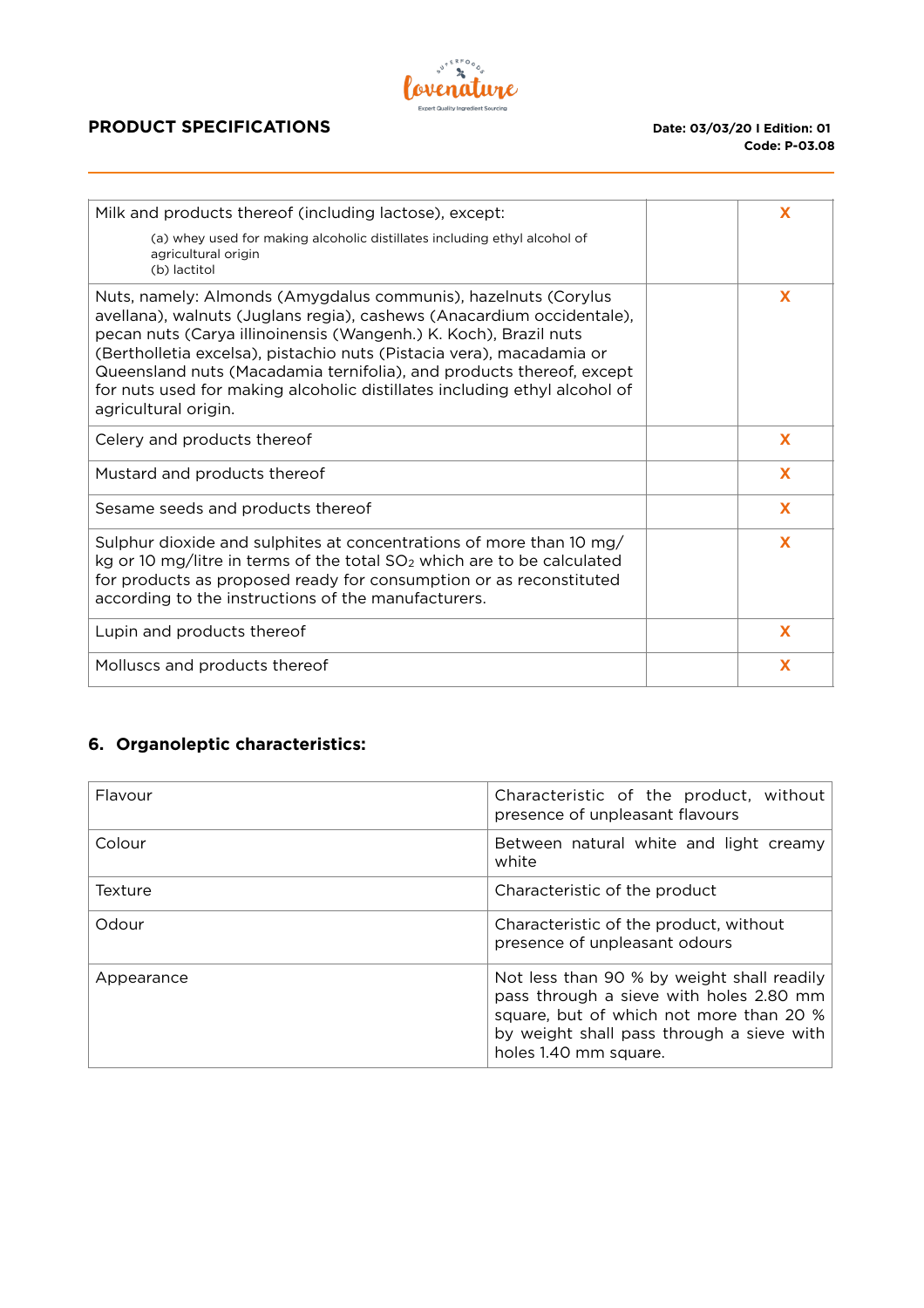

### **PRODUCT SPECIFICATIONS** Date: 03/03/20 I Edition: 01

### **7. Microbiological characteristics:**

| Mesophilic aerobes      | < $103$ CFU/g  |
|-------------------------|----------------|
| Moulds                  | < $10^2$ CFU/g |
| Yeasts                  | < $10^2$ CFU/g |
| E. coli                 | Absence        |
| Salmonella              | Absence        |
| <b>Bacillus cereus</b>  | Absence        |
| S.aureus                | Absence        |
| Fecal coliforms         | Absence        |
| Total coliforms         | < $10$ CFU/g   |
| Clostridium perfringens | Absence        |

# **8. Physico-chemical characteristics:**

| Moisture                                   | $\leq$ 3 %                                                                                                                         |
|--------------------------------------------|------------------------------------------------------------------------------------------------------------------------------------|
| Total acidity (measured as lauric acid)    | $\leq$ 0,3 %                                                                                                                       |
| Ashes                                      | ≤ 2,5 $%$                                                                                                                          |
| <b>GMO (Genetically Modified Organism)</b> | The product is not subject to specific<br>labelling in accordance with the EU<br>legislation in the current valid version.         |
| Pesticide residues                         | In accordance with the EC regulation on<br>organic production of agricultural in the<br>current valid version.                     |
| Heavy metals                               | In accordance with EU legislation setting<br>maximum levels for certain contaminants in<br>foodstuff in the current valid version. |
| Mycotoxins                                 | In accordance with EU legislation setting<br>maximum levels for certain contaminants in<br>foodstuff in the current valid version. |